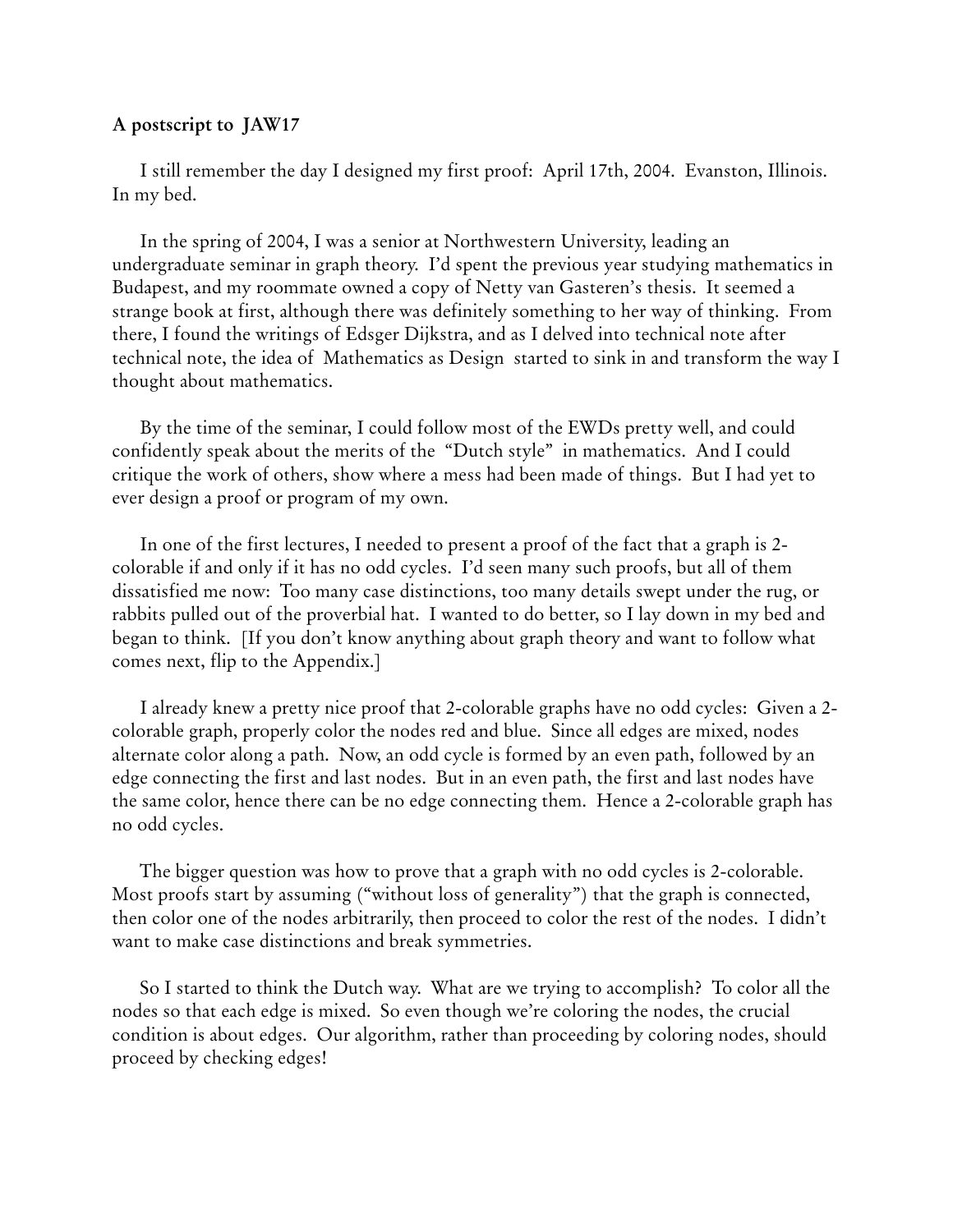We can initialize the algorithm by removing all the edges, and coloring the nodes however we like. Now, trivially, "all" edges are mixed! To proceed, we have to replace edges one by one, at each step ensuring that all edges remain mixed. I remember the thrill of wondering if this method would work, and if so, how.

 Suppose we have done our job so far, and that all replaced edges are mixed. Now we need to replace another edge  $xy$  . Can we do it? I sought to show that  $x$  and  $y$  had different colors, and I knew somewhere I had to use the fact that there are no odd cycles. Since  $xy$  is an edge, any path connecting  $x$  and  $y$  is odd, otherwise the graph would have an odd cycle. But if  $x$  and  $y$  are connected by an odd path, then since colors alternate along a path,  $x$  and  $y$  indeed have different colors, so  $xy$  can be replaced!

 Was I done? I thought I was. After all, I'd used the given information. But thinking through some concrete examples showed me that something was wrong. It can't be the case that any time we need to replace edge  $xy$  ,  $x$  and  $y$  have different colors.

I quickly realized that if  $x$  and  $y$  are connected, then they are indeed connected by an odd path, and they indeed have different colors. However, what if they are not connected? We might get lucky and they just happen to have different colors. Then we can replace  $\,x{\rm y}$  .

But what if  $x$  and  $y$  are not connected, and they have the same color? What do we do? Lying on the bed, I imagined a red  $\,x\,,\,$  part of its connected component, and a red  $\,y\,,\,$  part of a different connected component. With that picture in my mind, the solution presented itself almost immediately: simply swap colors in one the two components!

 The whole process had taken no more than a minute, two at most. I had followed the principles of the Dutch school and had been rewarded with a solution which was simple and elegant.

(I later streamlined the argument: When we replace  $xy$ , first check if  $x$  and  $y$  have different colors already. If they do, we can replace  $\,xy\,$  without any changes. If  $\,x\,$  and  $\,y\,$ have the same color, then they cannot be connected, otherwise they would be connected by an even path, and this path together with  $\,xy\,$  would form an odd cycle. Hence in this case  $\,x\,$ and y are in different connected components and we can swap colors in one of them, and then replace  $xy$ .)

(Also, my proof does not work for infinite graphs.)

 I was breathless. I had designed this little gem seemingly with no effort whatsoever. The great invention of the color swap, far from being a rabbit pulled out of a hat, was dictated by the very needs of the proof itself. For the first time, I understood how invention could be driven not by divine inspiration, but by simply paying attention.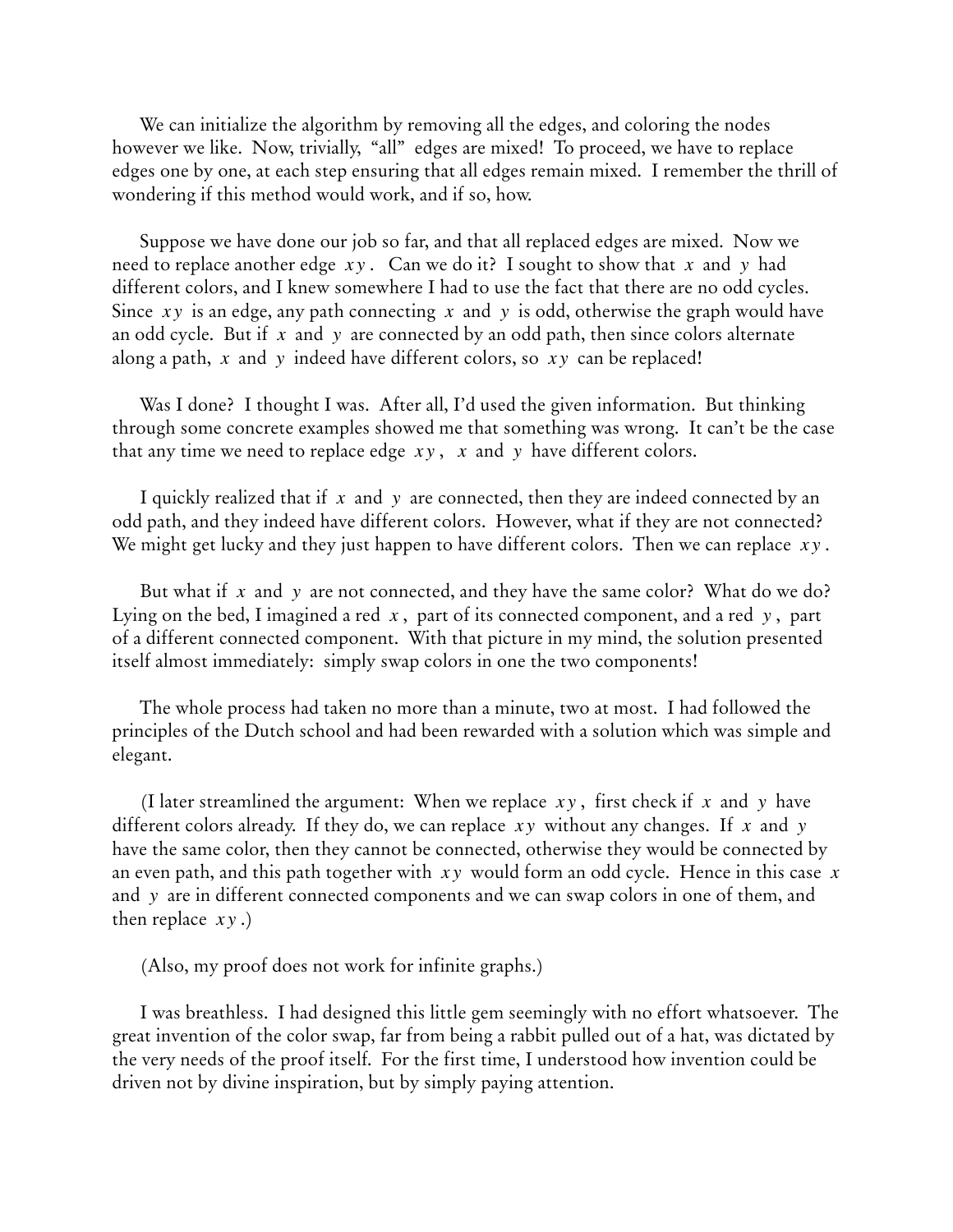Further, my proof had no needless nomenclature, no subscripts. No arbitrary destruction of symmetry by picking a special node to color first. As a result, my proof didn't get bogged down in the end with case analysis. And whereas most proofs start by assuming the graph is connected, an immediate case distinction with no apparent reason, my algorithm thrives on the disconnectedness of the graph!

 Once I'd designed this first proof, I felt free. It wasn't long before ideas for JAWs began piling up. I got a Fulbright grant to study in the Netherlands with Wim Feijen, Tom Verhoeff, Apurva Mehta, and others. "Mathmeth" was born, and the direction of my life seemed to have changed forever.

 Of course, that's not what happened. I was never able to continue studying calculational mathematics, despite applying for many grants, and I eventually moved to New York City to pursue a career in classical music. A few years later, I met my wife, and now I'm a stay-athome dad to two wonderful young boys.

 Nevertheless, that beautiful, horizontal experience in 2004 changed my very being forever.

 It's worth pointing out that I had trouble writing up this proof for many years. It took almost two years to write up my design as JAW17 , but that note is a very different beast, one I've never been completely satisfied with. In that note, I aimed to motivate every aspect of the design, and as a result, I never quite captured elegance and thrill of my first design.

 In between April 17th, 2004 and JAW17 , I had many false starts. I recorded myself talking through the proof. I presented it to colleagues. But I couldn't get anywhere writing it down. Eventually I learned why: My proof had made some hidden assumptions, and my sensitivity at that time to clarity was so extreme, I simply couldn't let myself take a step without knowing exactly where I was going and why. (Unbeknownst to me, the traditional proofs had the same hidden assumptions, but they were so hand-wavy, I hadn't even recognized it!)

 As I approach the 16-year anniversary of my first design, I feel compelled by the distance in time and life circumstances to recreate some of the feelings of that magical day. I can only hope that my children, my students, my readers, can experience something equally profound, if they haven't already!

## Appendix

 The following definitions are not necessarily meant to be mathematically useful. They're simply meant to give an inexperienced reader some idea of what's going on.